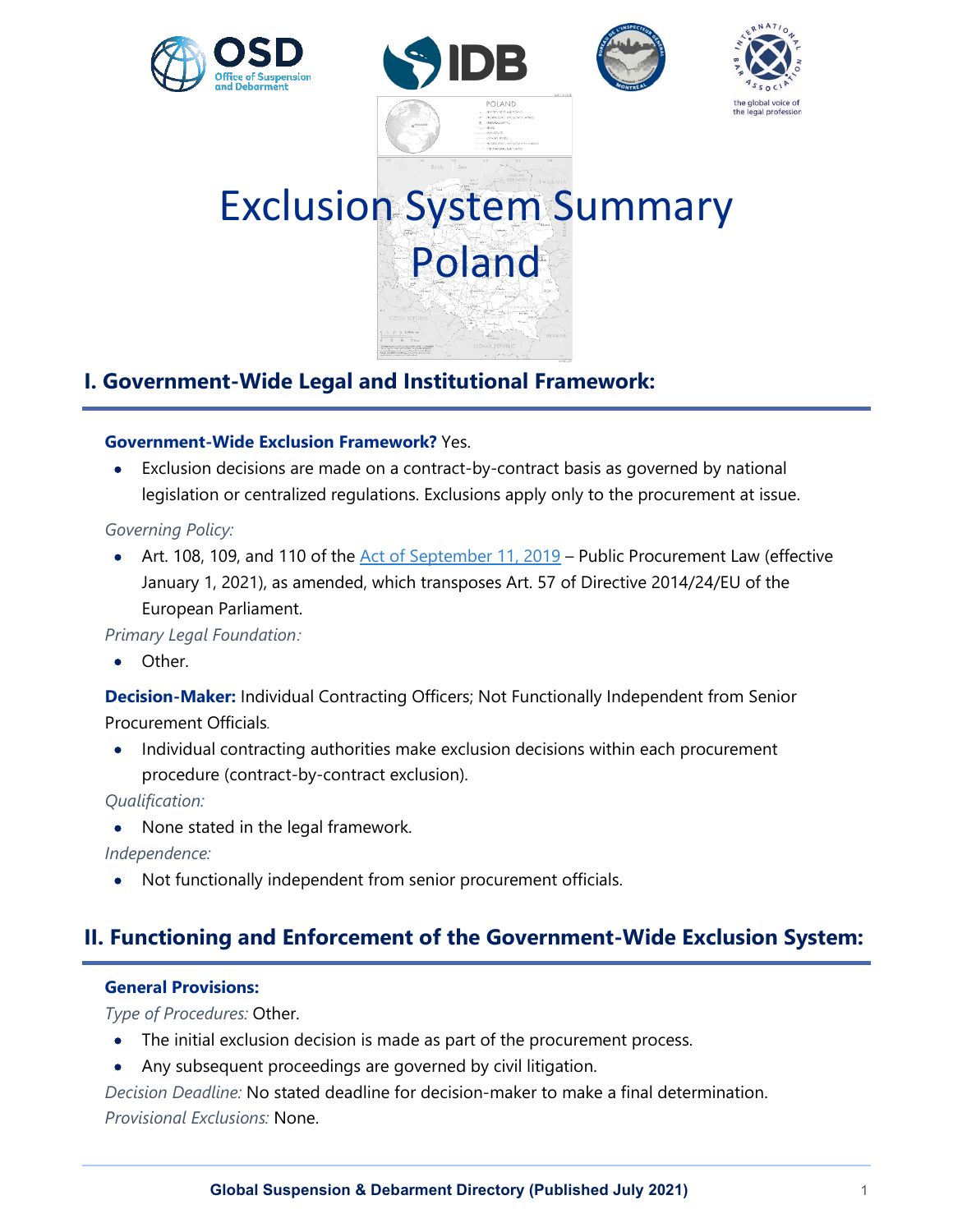**Initial Procurement Decision:** Grounds for exclusion are reviewed by the contracting authority as part of the procurement decision on a contract-by-contract basis.

- Decision-maker can make an exclusion decision without a prior referral.
- Non-governmental parties can submit complaints and/or evidence to the decision-maker.

# **Notice Requirements & Opportunity to be Heard:** Yes & No.

*Notice:*

- Suppliers receive notice when the exclusion becomes effective.
- Notice must contain the grounds for exclusion.
- Decision-maker must make reasoning available to all interested suppliers, and the reasoning is usually made public. (*See* Arts. 253(1)(2), 558, and 559(2) of the Act of 2019)

*Opportunity to be Heard:*

- Not before the exclusion becomes effective, although bidders are generally entitled to an opportunity to submit evidence in their bids demonstrating that they have taken sufficient measures to demonstrate their reliability. (*See* Art. 110 of the Act of 2019)
- The supplier can also challenge the decision before the National Appeal Chamber. (*See* Art. 515 of the Act of 2019)

# **Appellate Review of Exclusion Decisions:** Yes.

*Nature and Forum of Review:* Judicial.

- Appeals are filed with the National Appeal Chamber. (*See* Arts. 473-492 of the Act of 2019)
- Decisions of the National Appeal Chamber can be further challenged in the District Court in Warsaw. (*See* Arts. 579-590 of the Act of 2019)

*Means Available to the Supplier:* As part of appellate review, suppliers may:

- Make a written submission to the appellate body.
- Request an in-person hearing with the appellate body.
- Call witnesses to an in-person hearing to testify on the supplier's behalf.

*Duration of Appeal Process:* National Appeal Chamber resolves appeals within fourteen days, on average.

## **Legal Representation:**

• A supplier **may** be represented by counsel.

## **Subsequent Modification of Exclusion Decision:** Yes ("Self-Cleaning").

- Except through an appeal to the National Appeal Chamber, a supplier is **not** entitled to seek a modification of any decision to exclude it from a procurement process after it goes into effect.
- A supplier **may**, however, include evidence of sufficient measures to demonstrate its reliability (*i.e.*, "self-cleaning") with any subsequent bids submitted to a contracting authority. (*See* Art. 110(2) of the Act of 2019)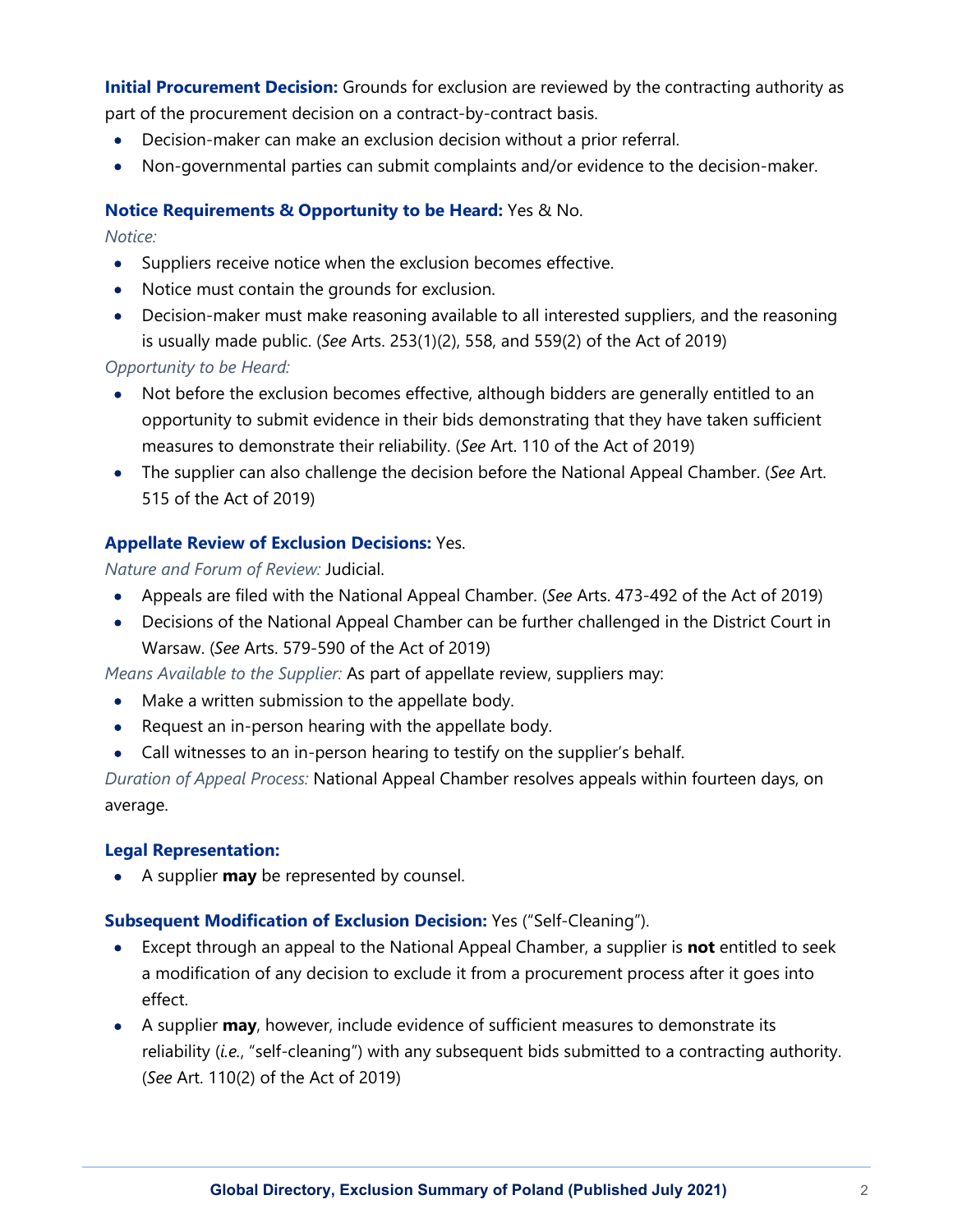# **III. Substantive Grounds for Government-Wide Exclusion:**

## **Automatic Exclusion:** Yes.

Based on a supplier's criminal or civil judgement for the following:

- Corruption;
- Fraud;
- Collusion and/or infringing competition;
- Obstruction of an investigation;
- Money laundering;
- Tax-related offenses (arrears on taxes, fees, or social security or health insurance contributions);
- Human trafficking; and
- Terrorist offenses or offenses linked to terrorism.

Based on an administrative (*i.e.*, non-judicial) decision or finding against the supplier for the following:

- Collusion and/or infringing competition;
- Tax-related offenses (arrears on taxes, fees, or social security or health insurance contributions).

# **Discretionary Exclusion:** Yes.

Based on a supplier's criminal or civil judgement for the following:

- Labor-related offenses; and
- Social harms (environmental).

Based on an administrative (*i.e.*, non-judicial) decision or finding against the supplier for the following:

- Tax-related offenses;
- Labor-related offenses;
- Social harms (environmental); and
- Poor performance, non-performance, and/or failure to perform on public contracts.
- Other:
	- o Misleading the contracting authority, through willful misconduct or gross negligence, that the supplier satisfies the selection criteria or is not subject to any exclusion grounds, or otherwise submitting misleading information to the contracting authority;
	- o Grave professional misconduct, which the contracting authority can demonstrate through appropriate evidence;
	- $\circ$  Prior involvement in preparing the contract award procedure, unless the conflict can be eliminated through other means; and
	- o Unduly influencing or attempting to influence the contracting authority's decisionmaking process.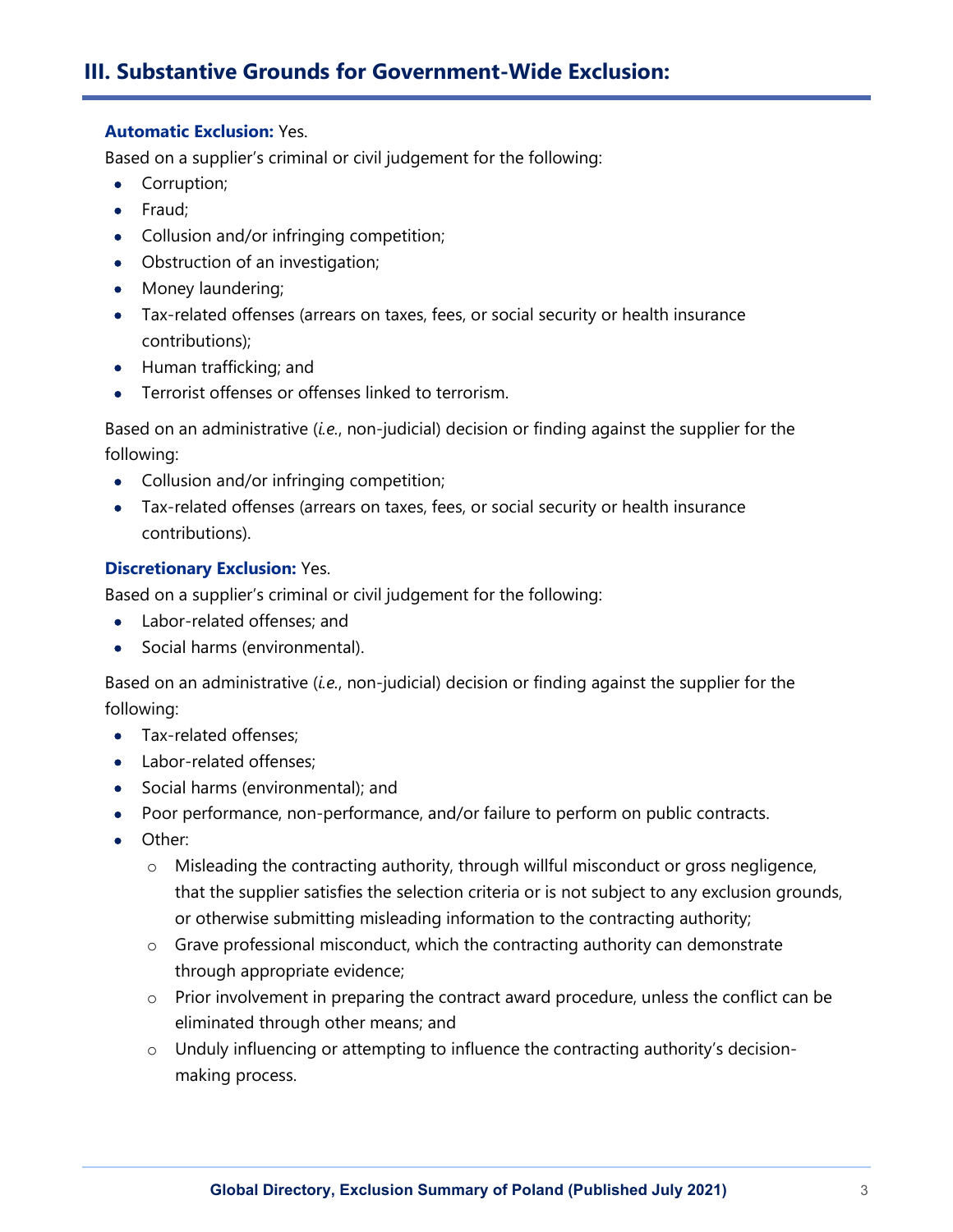## *Note on discretionary exclusion grounds:*

• In Poland, the contracting authority must decide which discretionary exclusion grounds in Art. 109(1) of the Act of 2019 to consider before publishing the tender announcement, and those grounds must be listed in the announcement. Once published, the contracting authority is mandated to consider those grounds during bid evaluation. (*See* Art. 109(2) of the Act of 2019)

# *Proportionality:*

• Decision-maker may not exclude a supplier based on Arts. 109(1) items 1-5 or 7 if exclusion would be manifestly disproportionate, such as the amount of outstanding taxes or social security contributions is small or the supplier's financial situation is sufficient to perform the contract notwithstanding bankruptcy or liquidation. (*See* Art. 109(3) of the Act of 2019)

# **Self-Cleaning:**

• A supplier may avoid exclusion by demonstrating "self-cleaning" in almost every case (exceptions include if there is a judicial decision finding the supplier is in arrears in payment of taxes or social security payments that have not been repaid; or if an exclusion is imposed by a court of law). The contracting authority has discretion to decide if the supplier has regained its reliability based on the factors set forth in Art. 110(2) of the Act of 2019.

# **Exclusion based on Bankruptcy and Cross-Debarment:** Discretionary & Automatic.

• Suppliers that have been debarred in another jurisdiction are likely to be automatically excluded from procurements in Poland. (*See* Art. 108(1)(4) of the Act of 2019)

# **IV. Scope and Effect of Government-Wide Exclusion:**

## **Types of Excluded Suppliers:**

• Individuals and Corporations.

# **Scope of Exclusion:**

## *Extension to Other Agencies and Organizations:*

- Exclusions do **not** prohibit the supplier from contracting with other federal agencies (exclusion decisions are contract-by-contract). However, the same facts could constitute an exclusion ground in every subsequent tender process.
- Exclusions automatically extend to subnational governments.
- No known countries or international organizations that automatically recognize and apply exclusions from Poland.

## *Effect on Ongoing Contracts:*

- Ongoing contracts are **not** automatically cancelled.
- Subsequent modifications to ongoing contracts are subject to the restrictions set forth in Arts. 455-456 of the Act of 2019 and are **not** affected by a supplier's exclusion.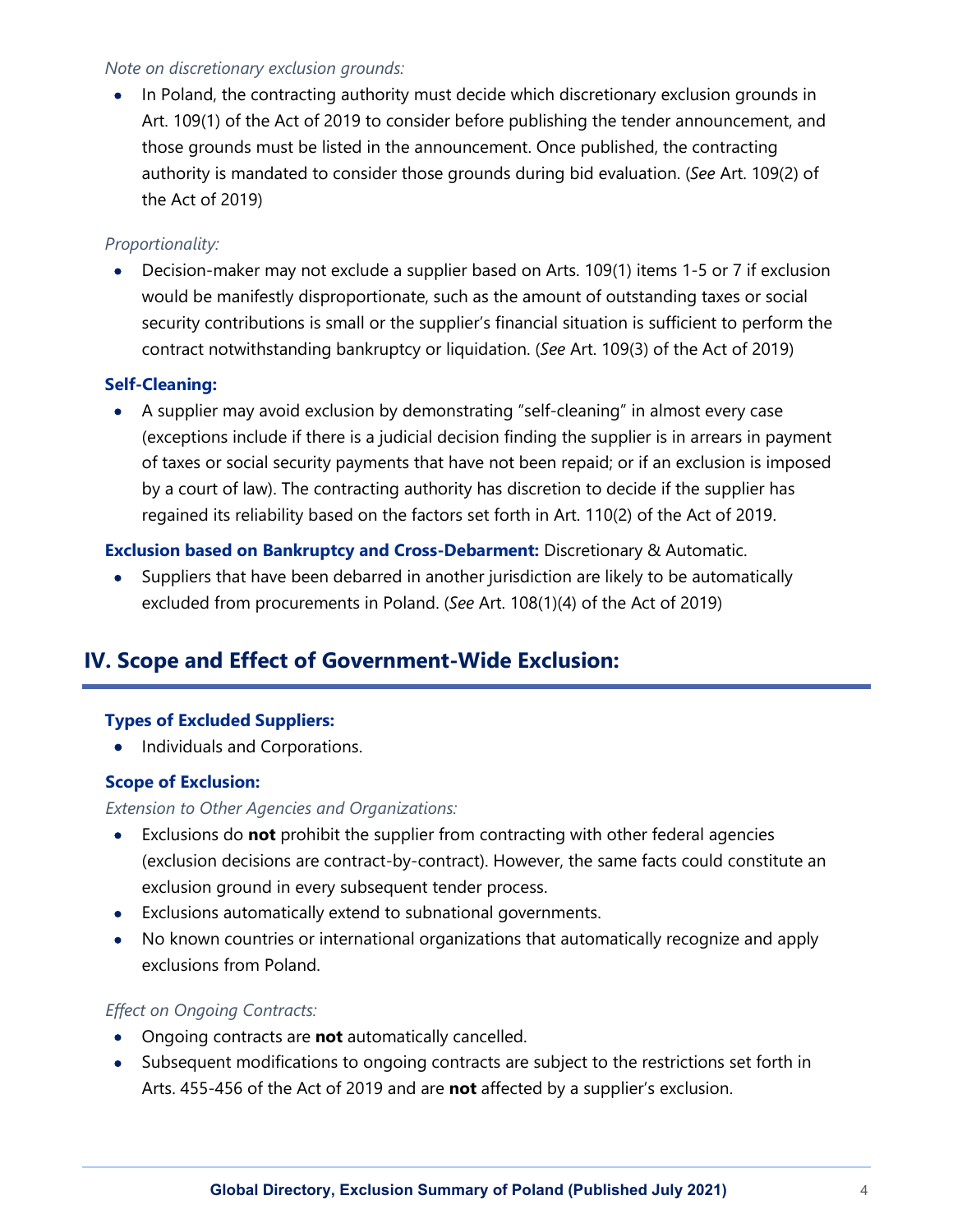# *Effect on Subcontracting:*

• Excluded suppliers **can** technically serve as subcontractors, but contracting authorities may have chosen in contract documents to evaluate, or may sometimes be required by the law to evaluate, whether any potential exclusion grounds apply to a bidder's proposed subcontractors. If any grounds exist, the contracting authority can ask or sometimes must ask to replace the subcontractor. (*See* Art. 462(5) of the Act of 2019)

# *Effect on Excluded Individuals:*

- Excluded individuals **may** be employed by a corporate supplier in any capacity. However, a supplier can be excluded if a member of its managing or supervisory body, partner, or proxy was convicted by final judgment for certain offenses. (*See* Art. 108(1)(2) and Art. 109(1)(3) of the Act of 2019)
- Exclusion does **not** extend to companies controlled by the excluded individual.

# *Tailoring Exclusion:*

• No option to tailor the exclusion to certain divisions, operating units, or business lines within a corporate supplier.

# **Effect on Affiliates:**

## *Corporate Affiliates:*

• Exclusion does **not** apply to affiliated companies.

# *Extension to Affiliated Individuals:*

• Exclusion of a corporate supplier does **not** extend to individuals that own or control the supplier and executive officers.

# **Duration of Exclusions:**

## *Duration Specified in Legal Framework:*

• Exclusions must be based only on grounds that occurred in the previous three or five years.

## *Duration Depends on Applicable Exclusion Ground?* Yes.

- Five years maximum for automatic grounds (from the date of final conviction).
- Three years maximum for discretionary grounds (from the ground's occurrence).

## *Discretion to Deviate?*

• No. The decision-maker does not have discretion to consider any grounds that fall outside the above time limitations as a basis for exclusion.

## **Exceptions/Waivers to Exclusions:**

• Yes. A contract may still be awarded to an excluded supplier that has "self-cleaned" – *i.e.*, presented evidence that it has undertaken measures that are sufficient to demonstrate reliability.

## **Other Sanctions:**

• None.